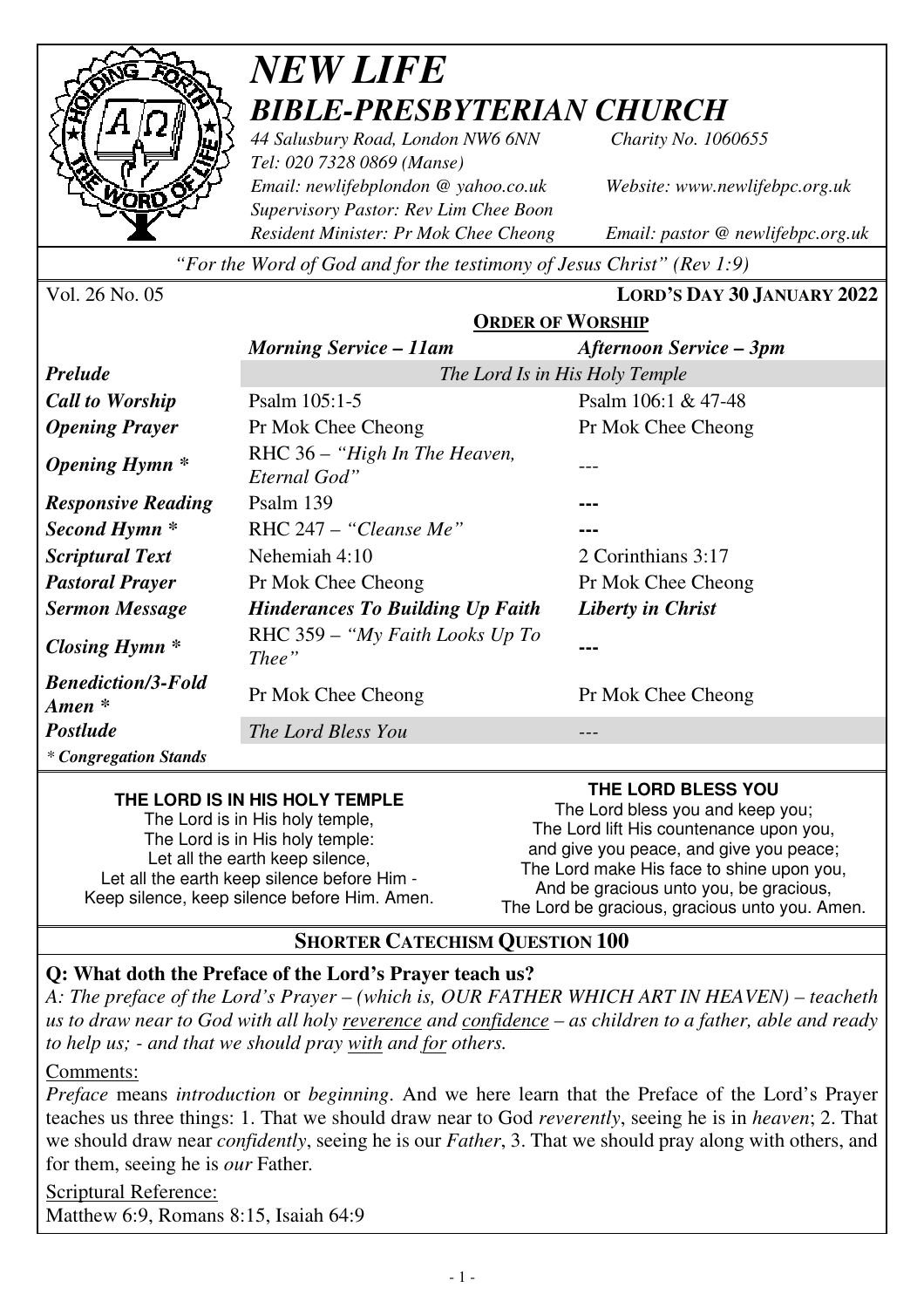# **THE PATIENCE OF GOD**

#### **Introduction**

FAR LESS HAS BEEN WRITTEN UPON THIS THAN THE OTHER excellencies of the divine character. Not a few of those who have expatiated at length upon the divine attributes have passed over the patience of God without any comment. It is not easy to suggest a reason for this, for surely the longsuffering of God is as much one of the divine perfections as is His wisdom, power, or holiness, and as much to be admired and revered by us. True, the actual term will not be found in a concordance as frequently as the others, but the glory of this grace itself shines forth on almost every page of Scripture. Certain it is that we lose much if we do not frequently meditate upon the patience of God and earnestly pray that our hearts and ways may be more completely conformed thereto.

Most probably the principal reason why so many writers have failed to give us anything, separately, upon the patience of God was because of the difficulty of distinguishing this attribute from the divine goodness and mercy, particularly the latter. God's longsuffering is mentioned in conjunction with His grace and mercy again and again, as may be seen by consulting Exodus 34:6, Numbers 14:18, Psalm 86:15, etc. That the patience of God is really a display of His mercy, that it is indeed one way in which it is frequently manifested, cannot be denied. But that patience and mercy are one and the same excellency, and are not to be separated, we cannot concede. It may not be easy to discriminate between them, nevertheless, Scripture fully warrants us in affirming some things about the one which we cannot about the other.

#### **1. Definition of God's patience**

Stephen Charnock, the Puritan, defines God's patience, in part, thus:

It is part of the divine goodness and mercy, yet differs from both. God being the greatest goodness, has the greatest mildness; mildness is always the companion of true goodness, and the greater the goodness, the greater the mildness. Who is so holy as Christ, and who so meek? God's slowness to anger is a branch...from His mercy: **"**The Lord is full of compassion, slow to anger" (Psa 145:8). It differs from mercy in the formal consideration of the object: mercy respects the creature as miserable, patience respects the creature as criminal; mercy pities him in his misery, and patience bears with the sin which engendered the misery, and is giving birth to more.

Personally, we would define the Divine patience as that power of control which God exercises over Himself, causing Him to bear with the wicked and forbear so long in punishing them. In Nahum 1:3 we read, **"**The Lord is slow to anger and great in power," upon which Mr. Charnock said:

Men that are great in the world are quick in passion, and are not so ready to forgive an injury, or bear with an offender, as one of a meaner rank. It is a want of power over that man's self that makes him do unbecoming things upon a provocation. A prince that can bridle his passions is a king over himself as well as over his subjects. God is slow to anger because great in power. He has no less power over Himself than over His creatures.

It is at the above point, we think, that God's patience is most clearly distinguished from His mercy. Though the creature is benefitted thereby, the patience of God chiefly respects Himself, a restraint placed upon His acts by His will; whereas His mercy terminates wholly upon the creature. The patience of God is that excellency which causes Him to sustain great injuries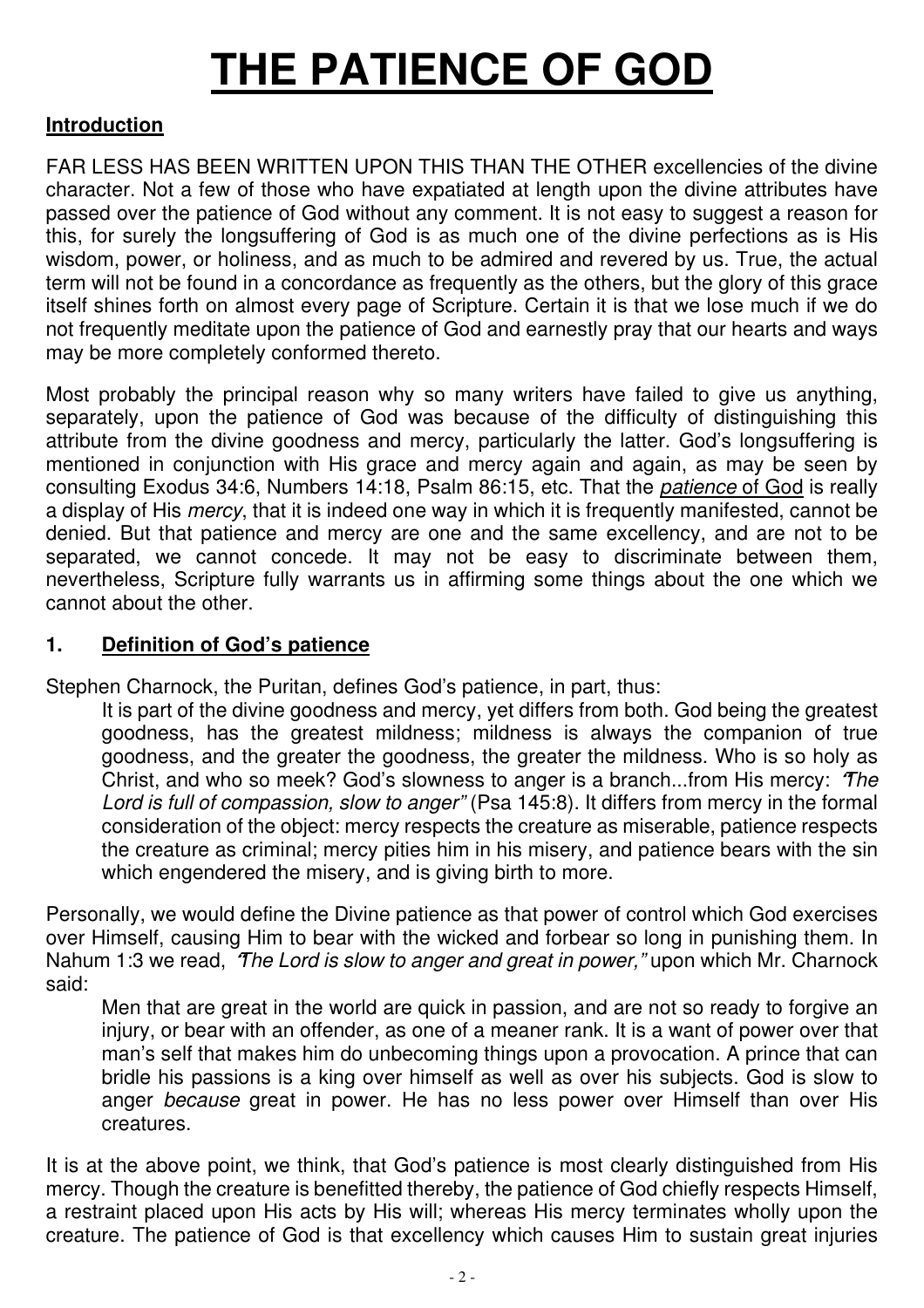without immediately avenging Himself. He has a power of patience as well as a power of justice. Thus the Hebrew word for the divine longsuffering is rendered **"**slow to anger" in Nehemiah 9:17, Psalm 103:8, etc. Not that there are any passions in the divine nature, but that God's wisdom and will is pleased to act with that stateliness and sobriety which is becoming to His exalted majesty.

In support of our definition above let us point out that it was to this excellency in the divine character that Moses appealed, when Israel sinned so grievously at Kadesh-Barnea, and there provoked Jehovah so sorely. Unto His servant the Lord said, "I will smite them with the pestilence and disinherit them." Then it was that the mediator Moses, as a type of the Christ to come, pleaded, "I beseech Thee, let the power of my Lord be great, according as Thou hast spoken saying, The LORD is longsuffering" (Num 14:17). Thus, His "longsuffering" is His "power" of self-restraint.

Again, in Romans 9:22 we read, "What if God, willing to shew His wrath, and to make His power known, endured with much longsuffering the vessels of wrath fitted to destruction." Were God to immediately break these reprobate vessels into pieces, His power of self-control would not so eminently appear; by bearing with their wickedness and forbearing punishment so long, the power of His patience is gloriously demonstrated. True, the wicked interpret His longsuffering quite differently— **"**Because sentence against an evil work is not executed speedily, therefore the heart of the sons of men is fully set in them to do evil" (Eccl 8:11)  $$ but the anointed eye adores what they abuse.

**"**The God of patience" (Rom 15:5) is one of the divine titles. Deity is thus denominated, first, because God is both the Author and Object of the grace of patience in the saint. Secondly, because this is what He is in Himself: patience is one of His perfections. Thirdly, as a pattern for us: Put on therefore, as the elect of God, holy and beloved, bowels of mercy, kindness, humbleness of mind, meekness, longsuffering" (Col 3:12). And again, **"**Be ye therefore followers [emulators] of God, as dear children" (Eph 5:1). When tempted to be disqusted at the dullness of another, or to be revenged on one who has wronged you, call to remembrance God's infinite patience and longsuffering with yourself.

#### **2. Manifestation of God's patience**

The patience of God is *manifested* in His dealings with sinners. How strikingly was it displayed toward the antediluvians. When mankind was universally degenerate, and all flesh had corrupted its way, God did not destroy them till He had forewarned them. He "waited" (I Peter 3:20), probably no less than 120 years (Gen 6:3), during which time Noah was a "preacher of righteousness" (II Peter 2:5). So, later, when the Gentiles not only worshipped and served the creature more than the Creator, but also committed the vilest abominations contrary even to the dictates of nature (Rom 1:19-26) and thereby filled up the measure of their iniquity, yet, instead of drawing His sword for the extermination of such rebels, God **"**suffered all nations to walk in their own ways, "and gave them *fain from heaven and fruitful seasons*" (Acts 14:16,17).

Marvellously was God's patience exercised and manifested toward *Israel*. First, He "suffered their manners" for forty years in the wilderness (Acts 13:18). Later, when they had entered Canaan, but followed the evil customs of the nations around them, and turned to idolatry, though God chastened them sorely, He did not utterly destroy them, but in their distress, raised up deliverers for them. When their iniquity was raised to such a height that none but a God of infinite patience could have borne them, He spared them many years before He allowed them to be carried down into Babylon. Finally, when their rebellion against Him reached its climax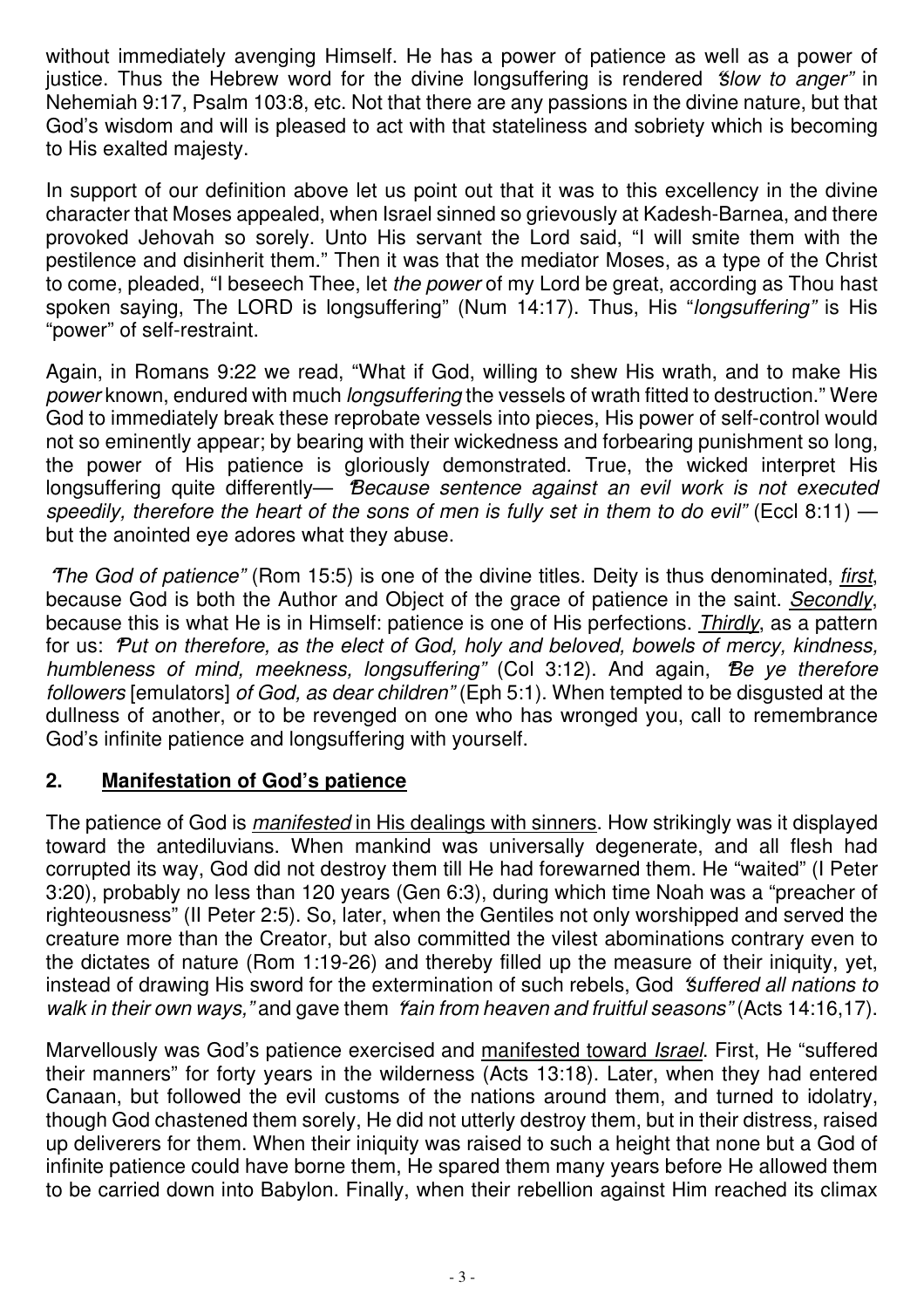by crucifying His Son, He waited forty years ere He sent the Romans against them, and that, only after they had judged themselves *'tinworthy of everlasting life"* (Acts 13:46).

How wondrous is God's patience with the world today. On every side people are sinning with a high hand. The divine law is trampled under foot and God Himself openly despised. It is truly amazing that He does not instantly strike dead those who so brazenly defy Him. Why does He not suddenly cut off the haughty infidel and blatant blasphemer, as He did Ananias and Sapphira? Why does He not cause the earth to open its mouth and devour the persecutors of His people, so that, like Dathan and Abiram, they shall go down alive into the Pit? And what of apostate Christendom, where every possible form of sin is now tolerated and practiced under cover of the holy name of Christ? Why does not the righteous wrath of Heaven make an end of such abominations? Only one answer is possible: because God bears with "much longsuffering the vessels of wrath fitted to destruction."

And what of the writer and the reader? Let us review our own lives. It is not long since we followed a multitude to do evil, had no concern for God's glory, and lived only to gratify self. How patiently He bore with our vile conduct! And now that grace has snatched us as brands from the burning, giving us a place in God's family, and has begotten us unto an eternal inheritance in glory, how miserably we requite Him. How shallow our gratitude, how tardy our obedience, how frequent our backslidings! One reason why God suffers the flesh to remain in the believer is that He may exhibit His "longsuffering to us-ward" (II Peter 3:9). Since this Divine attribute is manifested only in this world, God takes advantage to display it toward "His own."

May our meditation upon this Divine excellency soften our hearts, make our consciences tender, and may we learn in the school of holy experience the "patience of saints," namely, submission to the Divine will and continuance in well doing. Let us earnestly seek grace to emulate this Divine excellency. **"**Be ye therefore perfect, even as your Father which is in heaven is perfect" (Matt 5:48). In the immediate context of this verse Christ exhorts us to love our enemies, bless them that curse us, do good to them that hate us. God bears long with the wicked notwithstanding the multitude of their sins, and shall we desire to be revenged because of a single injury?

adapted and edited from A.W. Pink, The Attributes of God